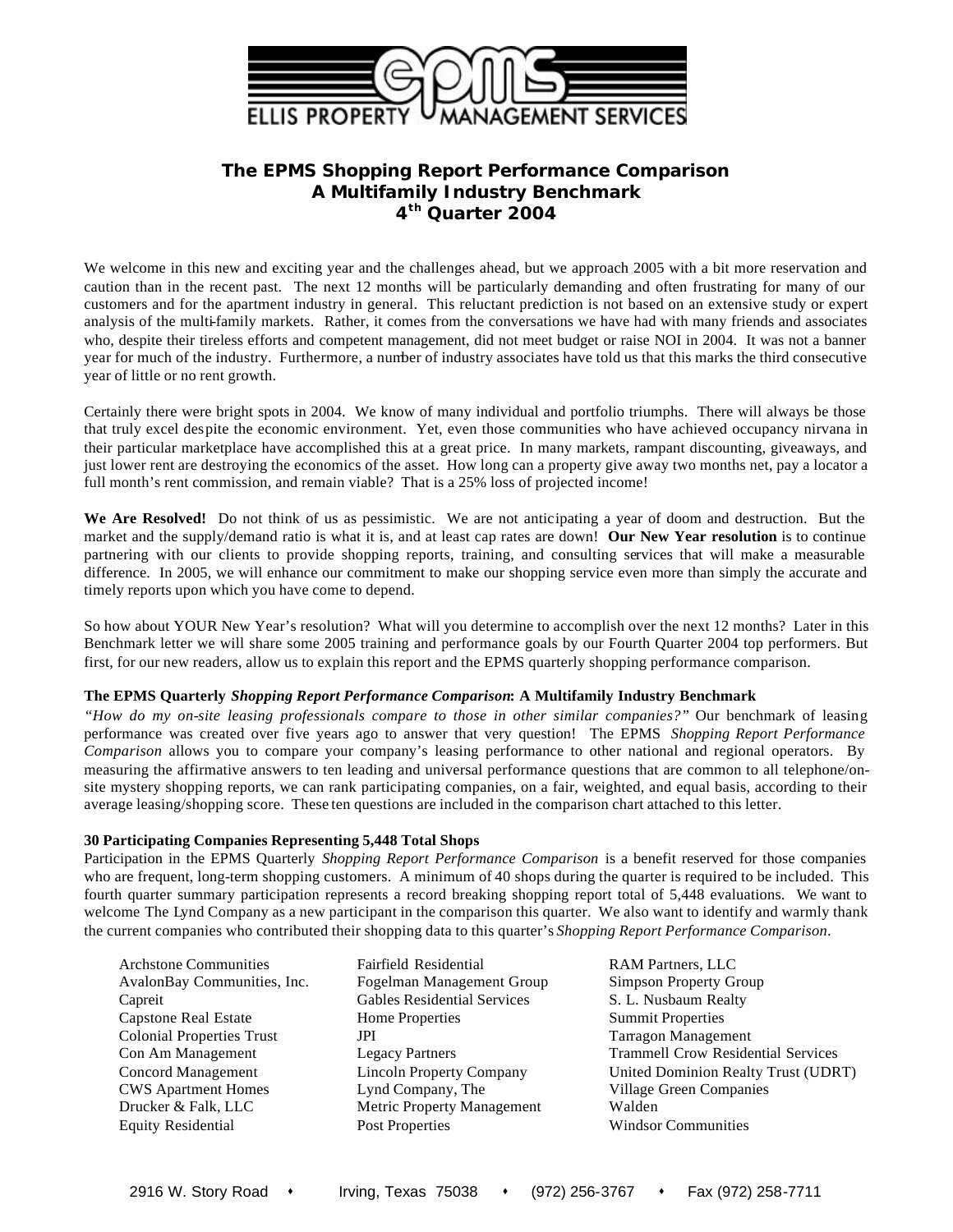#### **Fourth Quarter Benchmark Average Drops to 86.2%!**

For the first time in the history of this comparison, the Fourth Quarter Benchmark average shopping score has dropped compared to the same quarter the previous year. As noted in the chart below, the 2003 Fourth Quarter average was 88.1%, almost two points above this quarter. Furthermore, the spread between the highest and lowest score was 27.2 points, the most since the first fourth quarter in 2000.

| Ouarter/Year         | Overall Fourth  | Company Score - Average Ranges | <b>Total Shops</b> |       |  |
|----------------------|-----------------|--------------------------------|--------------------|-------|--|
|                      | Quarter Average | High                           | Low                |       |  |
| Fourth Quarter, 2004 | 86.2%           | 93.9%                          | 66.7%              | 5,448 |  |
| Fourth Quarter, 2003 | 88.1%           | 94.4%                          | 76.3%              | 5.131 |  |
| Fourth Quarter, 2002 | 85.0%           | 90.8%                          | 75.2%              | 2.145 |  |
| Fourth Quarter, 2001 | 82.7%           | 88.9%                          | 64.7%              | 1.917 |  |
| Fourth Quarter, 2000 | 80.6%           | 89.2%                          | 60.0%              | 1.261 |  |

#### **Fourth Quarter Benchmark Historical Data**

This drop in the Fourth Quarter continues a trend we have seen for most of 2004. In the past, every year has shown a progressively higher average score than previous years. This trend ended in 2004 as illustrated by the line graph below that provides a quarterly comparison of benchmark average scores since the inception of the EPMS Quarterly *Shopping Report Performance Comparison*. Only in the second quarter of this year did the average Benchmark shopping scores surpass that of the previous same quarter. Perhaps this study reached a threshold in 2003 that will remain the numbers to beat in the future. This dip in average scores can also be attributed to the normal turnover of participating companies in our comparison. Yet, we feel this drop may also signify some possible fatigue within the industry as even the best companies struggle to continue to become *better* and more effective in their portfolio-wide leasing efforts.

One trend that continues is the "Fourth Quarter Peak." In each year of the EPMS Quarterly *Shopping Report Performance Comparison,* the Fourth Quarter has been the highest of the year. We continue to speculate that this spike in average fourth quarter performance scores is due to reduced traffic flow that produces a greater urgency. With less traffic, the leasing professionals spend more "quality time" with each rental prospect.



#### **Gables Residential Ends 2004 On Top!**

For the fifth time in the five-year history of our Quarterly *Shopping Report Performance Comparison*, Boca Raton, Florida based **Gables Residential Services** has achieved the top score. At 93.9%, this company has earned the fourth highest quarterly average. Gables National Director of Training, **Jana Martin,** was both elated and surprised. "It is great to achieve this honor once, twice, but to *consistently* outperform is wonderful. I am thrilled for our on-site team members!" When asked how Gables is able to maintain this high level of leasing excellence, Martin points to the company's positive reinforcement, rewards, and recognition for a job well done. This is balanced with a heavy measure of accountability along with "consequences" for performance below par. "We are learning the delicate balance between acknowledgment/appreciation and accountability. Our leasing professionals know they must lease at the highest level and their performance will be measured and compared."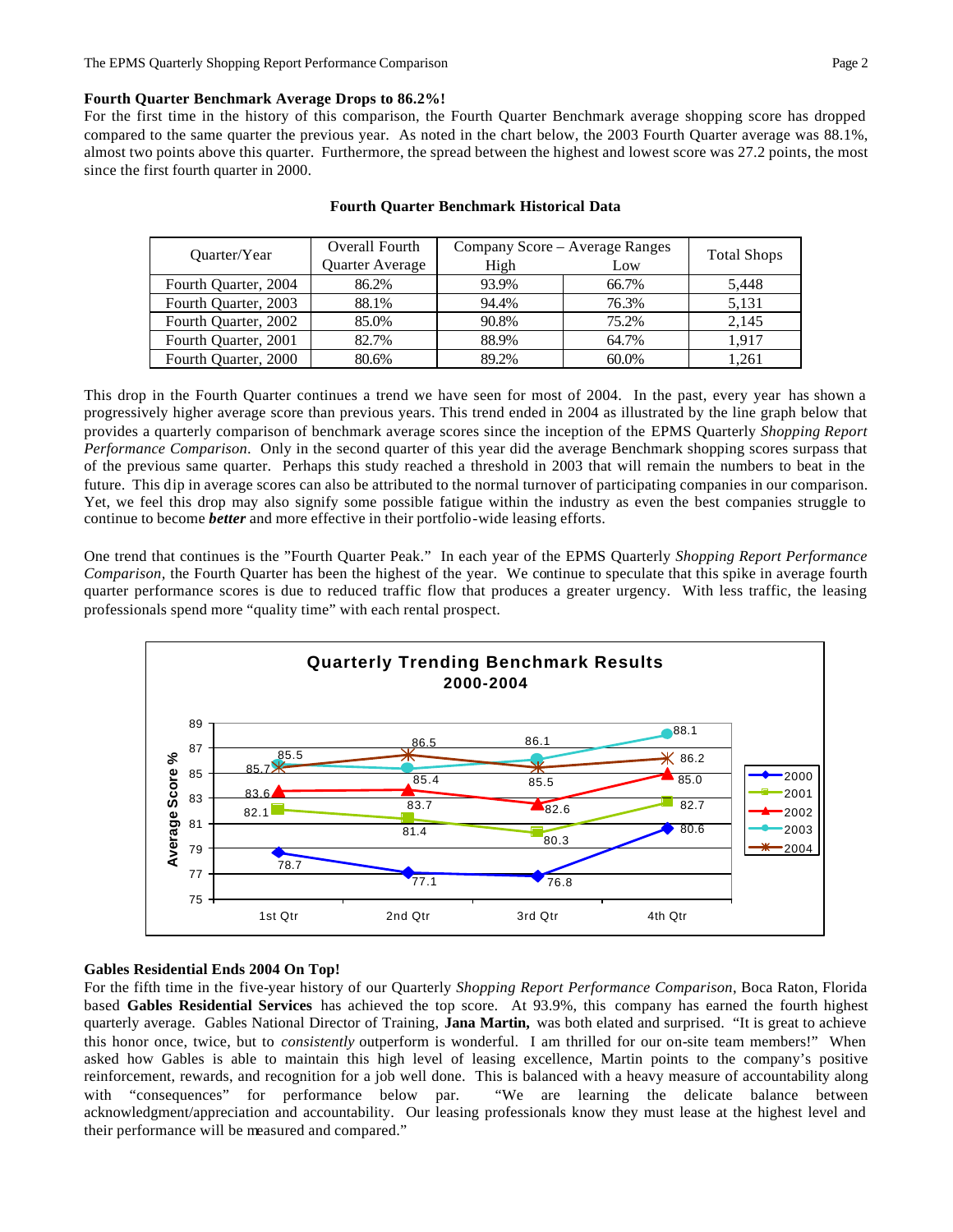Just a point away in the Fourth Quarter standings is **Lincoln Property Company** at 92.96%. Consistently in one of the top three places of the Benchmark, LPC pulled off this remarkable average with 419 shops in this quarter. Less than a half point away in the third position is **CWS Apartment Homes**, the Austin, Texas based management company with over 8,000 units on 41 apartment communities in 4 states.

We commend each of these outstanding companies, Gables Residential, Lincoln Property Company, and CWS Apartment Homes, for their commitment to leasing excellence. Yet, if your company did not reach one of the top three places, we want to remind you of the level of competition among the 30 participating companies. These shops do not represent the industry at large. Rather, this benchmark reflects the performance of top companies who focus on leasing excellence and have created systems to develop the finest sales teams possible. Even a lower placement on the EPMS Quarterly *Shopping Report Performance Comparison* represents an exemplary performance compared to the apartment industry as a whole.

**2005 – A Year of Performance Resolutions -** In keeping with our New Year resolution theme, we have asked our three leaders in this quarter's benchmark to share their performance-based goals for 2005. But first we visited with one of the nations largest operators, Equity Residential, to see what they were brewing for this new year!

**A Resolve to SELL! -** Equity Residential continues to build on a New Year's resolution that began in 2004 with a new approach to the way they market and lease their vacant apartments. This long time EPMS customer and one of the nation's largest apartment owner and management companies chose to rethink and redefine their primary business last year. The new Equity paradigm is ALL about **sales** as the organization has identified its primary business as *selling apartments.* In this evolving business model, all on-site office team members are *sales professionals* regardless of their specific job title and work scope. Their brand of relationship leasing is called *Action Selling,* and it is taught in dynamic classes using state of the art training techniques and professionally designed curriculum. "All Equity associates are now empowered with the tools they need to create relationship with each customer," according Vice President of Educational Services, Terresa Porizek. "We train our salespeople to delve deeper and truly understand the prospect's desires so they can sell a "solution" to those rental needs."

*Action Selling* is based on gaining trust and understanding before a rental solution is recommended. Prescription without diagnosis is malpractice! Porizek points out, "Most of us are selling similar products. The key is differentiating our square, white boxes (the apartment home) from everyone else's." Equity's *Action Selling* process results in a more memorable leasing experience by stressing key sales competencies such as "questioning" and "differentiating the product."

*"Better is better!"* declares Porizek, "And our goal in 2005 is to continue to lead the industry in sales (leasing) performance and results. We will continue our evolution to become a *better* sales organization and give our on-site folks the tools and skills they need to be not simply good but *better*. The competition is incredible in this business, and if we want to provide a memorable and fun experience for each customer, we must be *better*!"

**Gables Residential's** 2005 resolve is twofold: 1) **enhance** internet leasing efforts and 2) **close** more leases. A three phase training program to improve internet lead response time and increase the number of internet lead move-ins will start with a required online internet leasing module designed for Gables by Grace Hill. This online course will be followed by an intensive one-day internet leasing class presented by the Gables in-house trainers. The final phase will be an increased accountability factor monitored through internet shops and some built-in internet lead tracking tools. "We want to also improve the way we use the internet as a leasing tool," says Martin. "In addition to using our internet presence to provide new leads, we will also direct prospects to our websites to reinforce the sales presentation. Even current rental prospects might be redirected to the websites for additional information."

**Gables Residential** will also contract with an expert sales trainer to present an advanced sales class with an emphasis on CLOSING, securing the lease. This alone is not new to many training programs. But what will make these sales classes unique is the trainer will be a nationally recognized sales expert who is NOT from the apartment industry. Gables wants to give their on-site teams a fresh perspective to the concept of selling apartments.

**Lincoln Property Company** continues to be a dynasty in the EPMS Quarterly *Shopping Report Performance Comparison.*  No other participating company has earned as many top positions on the Benchmark as this Dallas based company. At one time, LPC hit the top spot in **six consecutive quarters!** The company obviously has an outstanding training department along with leasing performance expectations that are clearly communicated and understood by all company employees. Senior Vice President, **Fred Chaney**, shares the real impetuous to the company's consistent high performance levels. "It's all about peer pressure. All my VPs are very competitive. They want to win! We are constantly measuring and comparing by region," Chaney explains. "We have been shopping our people for 25 years. This is nothing new to us." In addition to a company wide benchmark score, LPC produces an internal shopping benchmark that compares scores by region. These numbers are available for all LPC team members to see. Leasing excellence and top shopping scores are a long time part of the LPC corporate culture. "Inspect what you expect! We have very high expectations when it comes to our leasing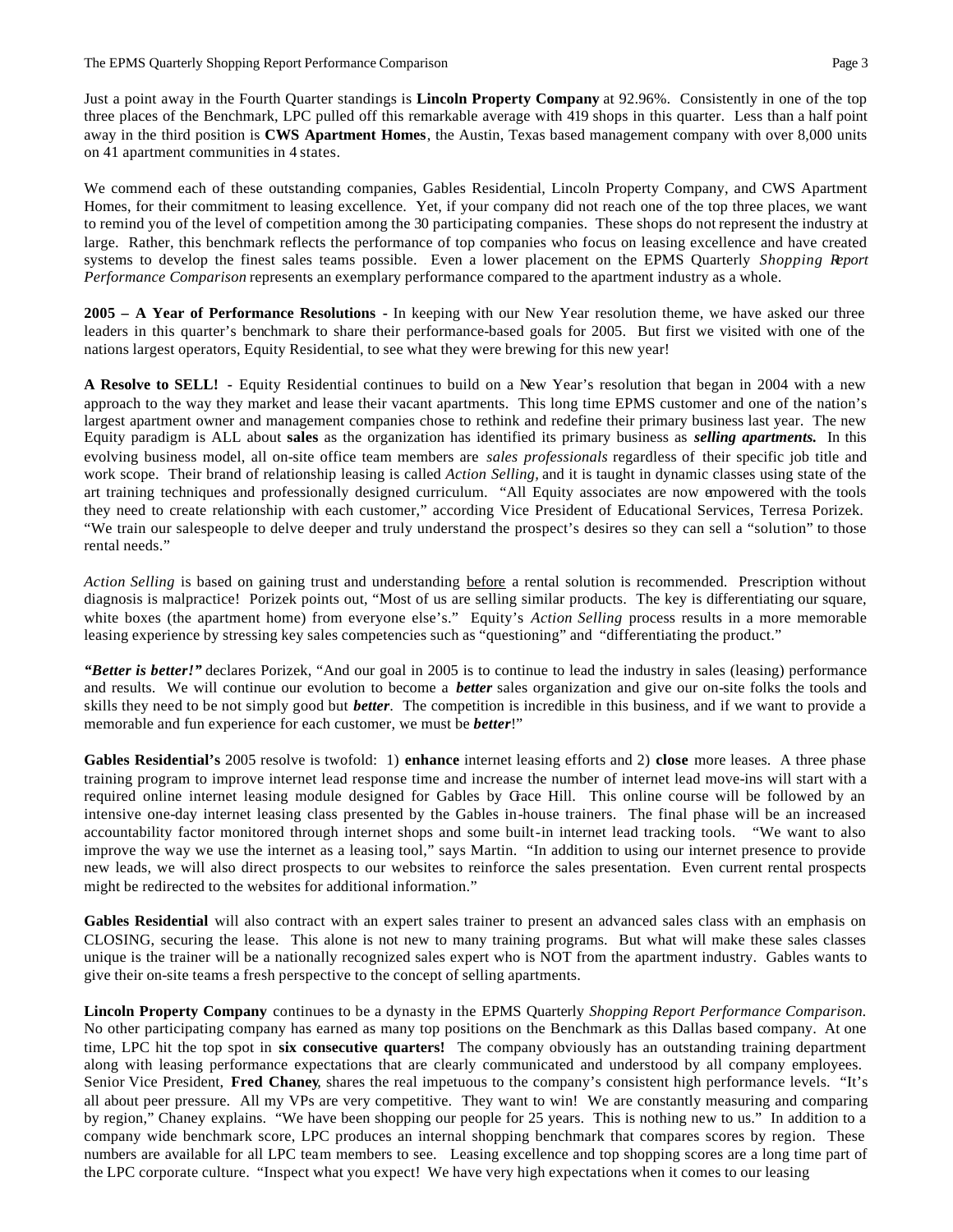professionals and their ability to perform." Chaney continues, "There is nothing magic about our consistent high scores. It is all about common sense, hard work, and a disciplined method of leasing. Plus, we have a tremendous training program that works!"

Low turnover in the executive level also contributes to LPC's consistent high leasing performance. Chaney says his people already know the priorities. "It's to our advantage that we don't have to get too many new VPs oriented to our expectations. Because we promote from within our organization, LPC people know what we expect as they move up to the next position."

**"Get better or get beat!"** summarizes Chaney's approach to his competition. "Our shopping scores are drastically better than they were three or four years ago. An average score that put us in first place in the past would not even be in the top ten companies on today's Benchmark." The bar has been raised, and Chaney believes this is good for the industry. Most of the better companies are emphasizing "sales," and the result is a better-trained and more capable apartment industry workforce. This helps every company.

LPC's 2005 New Year Resolution is also leasing related. But the focus is on *re-leasing* the residents they already have. "**Keep The Ones You Got!"** is the LPC 2005 battle cry according to Chaney. He does not see a huge window for rent increases in this new year, but NOI can still be driven up by decreasing turnover costs. "We will continue to give our residents the attention and service they want and deserve. With many of the markets remaining flat, it's going to be critical to hold on to the ones we have!" Chaney says he also wants his organization to be open to innovation and change. New ideas stimulate change that makes the company better. "But we have to balance change with staying on course. We will keep doing those core items that have kept LPC successful for many years."

In 2004, CWS Apartment Homes narrowed their focus as they put their training dollars and energy into the telephone leasing presentation. **Janis Cowey,** National Training Director, told us that their attention to the telephone presentation has resulted in an on-site phone presence that is especially friendly as well as persuasive. "You must narrow your focus so you can make the greatest impact. With a three-person training department, there is only so much support and accountability we can offer. Through focusing on the phone, our people are more friendly and informative. The prospect can hear it, and it enhances our chances of creating a better relationship! Best of all, we get more visitors to our communities." Their superior telephone leasing skills are obvious from the company's overall high shopping scores and third place finish on this quarter's *Shopping Report Performance Comparison.* The CWS on-site professionals continue to sharpen their skills and be accountable through listening and reviewing their leasing calls on Call Source.

Cowey reports that the standards are high at CWS and leasing excellence is supported from the top management down. Any shopping score below 83% is considered substandard and requires the leasing professional to be re-trained and re-shopped. Like many companies, CWS uses a "three strike" rule with a third poor shop resulting in serious consequences. But through an open atmosphere and positive work environment, it rarely comes to that! Cowey admits the "strike zone" is getting narrower. The expectations continue to rise and what was once considered good form is no longer acceptable. "You have to keep getting better or you will get left behind. We must have people that are growing in their leasing skills and produce measurable results."

CWS Apartment Homes aspires to some lofty 2005 New Year Resolutions. First, the training department has created a week long "New Hire Orientation" that will be required for all new leasing professionals. This orientation will be held at the Austin, TX corporate office and will include two full days on all aspects of leasing. Cowey tells us, "All new office employees will attend the "New Hire Orientation" and be shopped within 60 days." There will be a special two-day "New Hire Orientation" for the Community Directors.

The second part of the 2005 resolution is quarterly meetings that will feature special-topic training by the CWS speakers and other in-house experts. "All this additional training and instruction will contribute to another 2005 goal." Cowey chuckles, "We are not as large as many of the REITs and national companies we compete with every day! What we really want in 2005 is to stay in the top three positions on the Benchmark so all the larger firms will know that CWS can keep up with the *big dogs!"*

**Better Relationships in 2005!** – It seems that all our featured companies have two reoccurring themes in their resolves for this new year. The first is *better*! That is the word that seems to define their intensions and efforts. Better leasing, better accountability, better people! Finding new ways to do business *better* is a central part of each company's 2005 objectives. There is clarity in the belief that we must grow, adapt, change, and improve or this market will knock us down. As Porizek put it, **"Better is better!"** The other theme that is repeated by all is the importance of creating *relationship.* People have always been fundamental in apartment management, but these difficult years have reminded us that we must know how to truly *connect* with our rental prospects and residents. The winners in leasing and resident retention will be those on-site teams that have the capacity for relationship. According to our Benchmark participants, in 2005 the idea that property management is a "people business" will become more than idle words or lip service.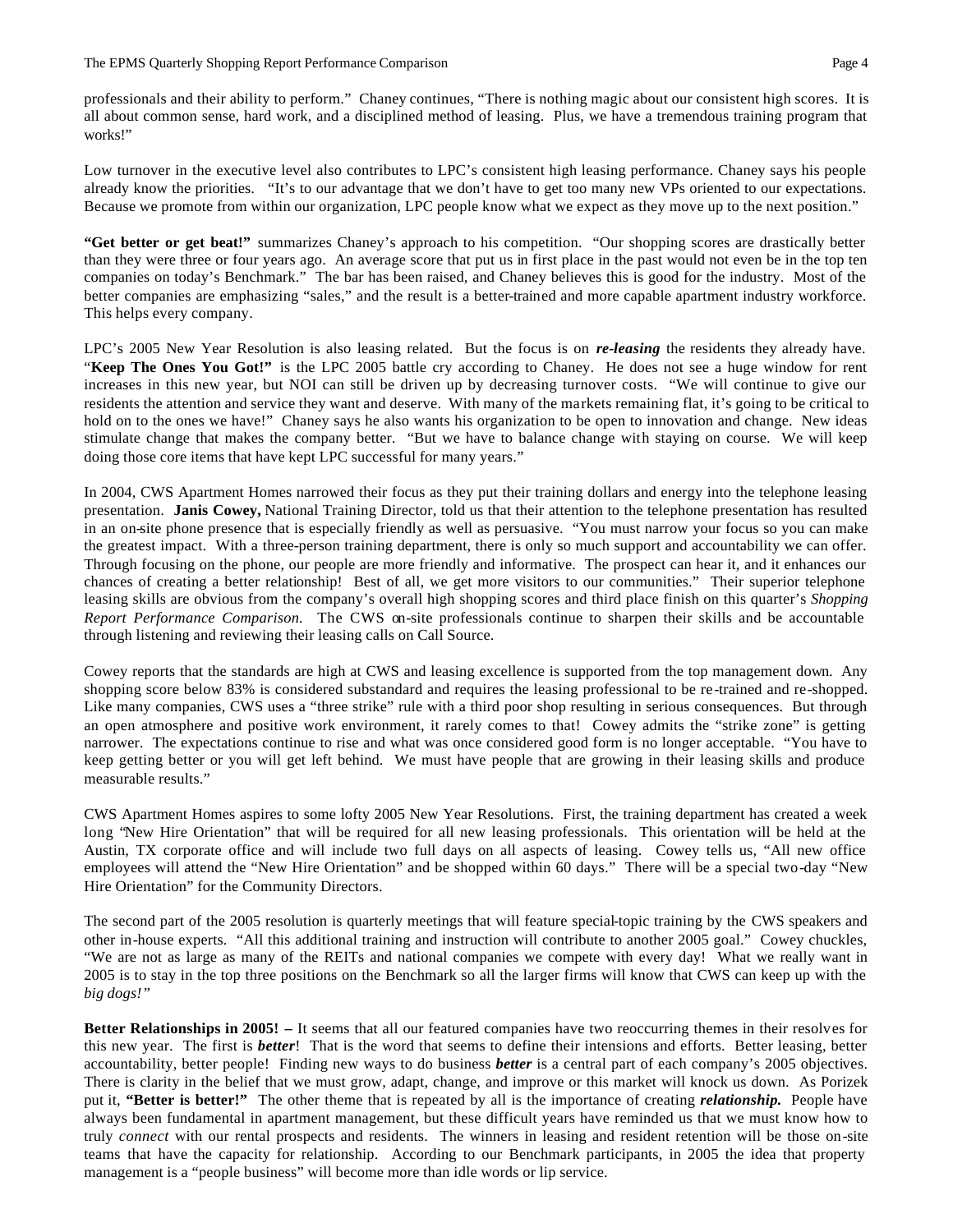#### **What Do You Show? A Model or a Vacant?**

How about both? Our data shows that the shoppers are slightly more prone to say "they would lease" when a model is shown compared to simply a vacant apartment. Yet, when both the model and the vacant are shown, the odds of closing (the shopper saying they would lease based on this presentation) increases five to seven points. Interestingly, the shoppers said they would have leased about 82% of the time when NO apartment was shown. Perhaps the communities that are full with no availability have reached their 100% leased status because their overall product is irresistible! Even without seeing an apartment home, prospects still want to leave a deposit.

| <b>Type of Apt Shown</b> | <b>Number of Shops</b> | <b>Average Score</b> | # Would Lease | % Would Lease |
|--------------------------|------------------------|----------------------|---------------|---------------|
| Vacant Only              | 1.774                  | 78.83                | 1.458         | 82.2%         |
| Model Only               | 1.435                  | 80.00                | 1.208         | 84.2%         |
| Vacant & Model           | 317                    | 83.58                | 283           | 89.3%         |
| None                     | 2,954                  | 78.70                | 2,423         | 82.0%         |

Thanks to wonderful customers like you, Ellis Property Management Services enjoyed a banner 2004. We look forward to continuing our partnership with you in this new year. We appreciate your continued support and business.

Sincerely,

Rick Ellis, CPM Joanna Ellis, CAPS

Enclosure

*Rick Ellis Joanna Ellis*

President Vice President of Operations rellis@epmsonline.com jellis@epmsonline.com